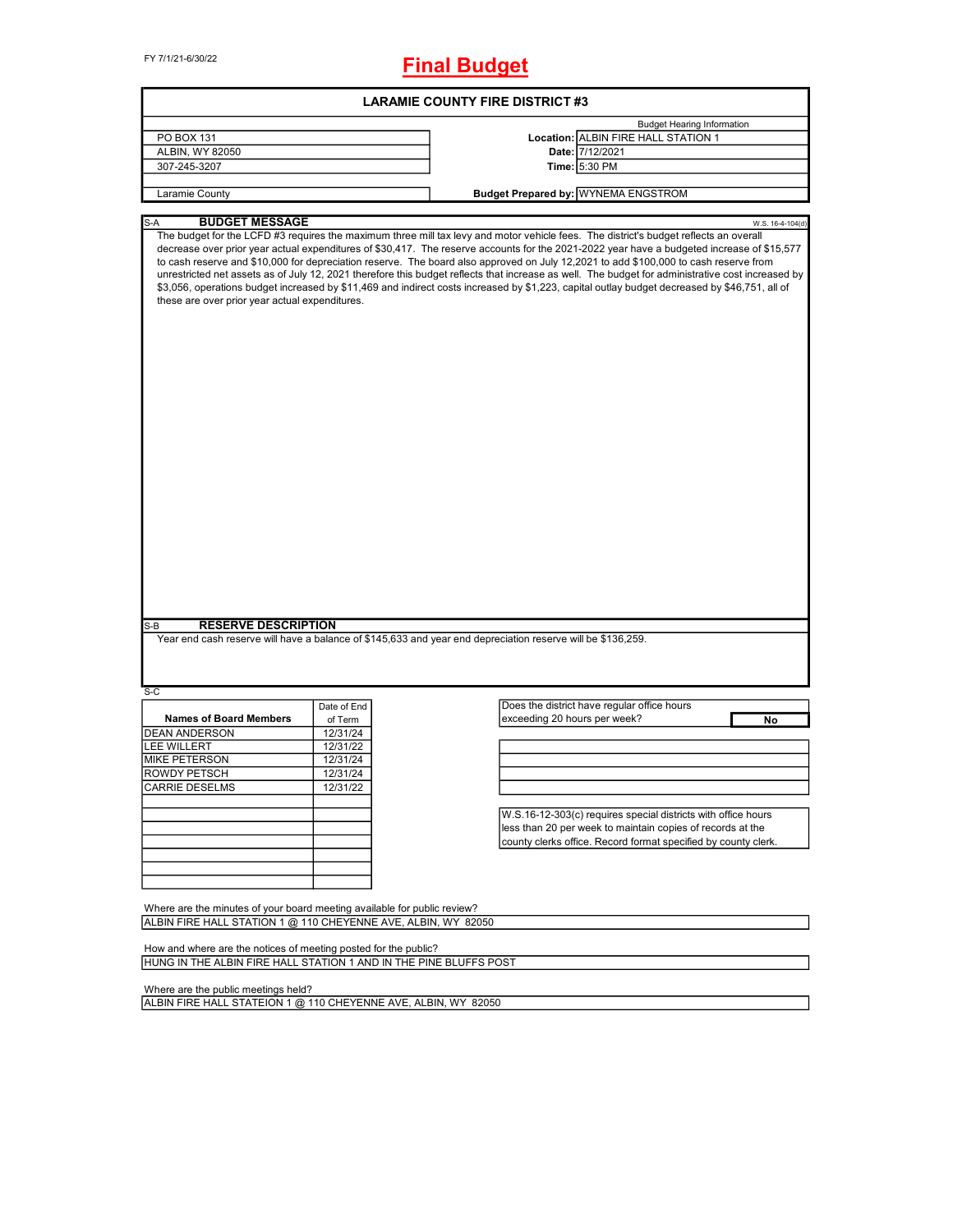### **FINAL BUDGET SUMMARY**

|       | <b>OVERVIEW</b>                                      | 2019-2020<br>Actual | 2020-2021<br>Estimated | 2021-2022<br>Proposed | Final Approval |
|-------|------------------------------------------------------|---------------------|------------------------|-----------------------|----------------|
|       |                                                      |                     |                        |                       |                |
| $S-1$ | <b>Total Budgeted Expenditures</b>                   | \$107.916           | \$106,465              | \$62,475              | \$76,050       |
| $S-2$ | <b>Total Principal to Pay on Debt</b>                | \$0                 | \$0 <sub>1</sub>       | \$0                   | \$0            |
| $S-3$ | <b>Total Change to Restricted Funds</b>              | \$6,723             | \$738                  | \$0                   | \$125,577      |
|       |                                                      |                     |                        |                       |                |
| $S-4$ | Total General Fund and Forecasted Revenues Available | \$226,813           | \$269,080              | \$308.426             | \$207,636      |
|       |                                                      |                     |                        |                       |                |
| $S-5$ | Amount requested from County Commissioners           | \$82,132            | \$126,336              | \$92.340              | \$132,004      |
|       |                                                      |                     |                        |                       |                |
| $S-6$ | Additional Funding Needed:                           |                     |                        | \$0                   | \$0            |

|                   | <b>REVENUE SUMMARY</b>                       | 2019-2020        | 2020-2021        | 2021-2022                       | <b>Final Approval</b> |
|-------------------|----------------------------------------------|------------------|------------------|---------------------------------|-----------------------|
|                   |                                              | Actual           | Estimated        | Proposed                        |                       |
|                   |                                              |                  |                  |                                 |                       |
| $S-7$             | <b>Operating Revenues</b>                    | \$0              | \$0              | \$0                             | \$0                   |
| $S-8$             | Tax levy (From the County Treasurer)         | \$73.443         | \$110,985        | \$81,000                        | \$115,793             |
| $S-9$             | <b>Government Support</b>                    | \$0              | \$60,702         | \$0                             | \$0                   |
| $S-10$            | Grants                                       | \$67,836         | \$4,339          | \$0                             | \$0                   |
| $S-11$            | Other County Support (Not from Co. Treas.)   | \$8,689          | \$15,351         | \$11,340                        | \$16,211              |
| $S-12$            | <b>Miscellaneous</b>                         | \$2,406          | \$3,264          | \$1,175                         | \$1,600               |
| $S-13$            | <b>Other Forecasted Revenue</b>              | \$0              | \$0              | \$0                             | \$0                   |
| $S-14$            | <b>Total Revenue</b>                         | \$152,374        | \$194.641        | \$93.515                        | \$133.604             |
| FY 7/1/21-6/30/22 |                                              |                  |                  | LARAMIE COUNTY FIRE DISTRICT #3 |                       |
|                   | <b>EXPENDITURE SUMMARY</b>                   | 2019-2020        | 2020-2021        | 2021-2022                       |                       |
|                   |                                              | Actual           | Estimated        | Proposed                        | <b>Final Approval</b> |
|                   |                                              |                  |                  |                                 |                       |
| $S-15$            | <b>Capital Outlay</b>                        | \$74,333         | \$61,751         | \$0                             | \$15,000              |
| $S-16$            | <b>Interest and Fees On Debt</b>             | \$0              | \$0              | \$0                             | \$0                   |
| $S-17$            | <b>Administration</b>                        | \$4,112          | \$3.056          | \$6.075                         | \$6,700               |
| $S-18$            | <b>Operations</b>                            | \$16,085         | \$27,581         | \$41,100                        | \$39,050              |
| $S-19$            | <b>Indirect Costs</b>                        | \$13,386         | \$14,077         | \$15,300                        | \$15,300              |
| <b>S-20R</b>      | <b>Expenditures paid by Reserves</b>         | \$0              | \$0              | \$0                             | \$0                   |
| $S-20$            | <b>Total Expenditures</b>                    | \$107,916        | \$106,465        | \$62,475                        | \$76,050              |
|                   |                                              |                  |                  |                                 |                       |
|                   | <b>DEBT SUMMARY</b>                          | 2019-2020        | 2020-2021        | 2021-2022                       | <b>Final Approval</b> |
|                   |                                              | Actual           | Estimated        | Proposed                        |                       |
| $S-21$            | <b>Principal Paid on Debt</b>                | \$0              | \$0              | \$0                             | \$0                   |
|                   |                                              |                  |                  |                                 |                       |
|                   |                                              | 2019-2020        | 2020-2021        | 2021-2022                       |                       |
|                   | <b>CASH AND INVESTMENTS</b>                  |                  |                  |                                 |                       |
|                   |                                              | Actual           | Estimated        | Proposed                        | <b>Final Approval</b> |
|                   |                                              |                  |                  |                                 |                       |
| $S-22$            | <b>TOTAL GENERAL FUNDS</b>                   | \$74,439         | \$74,439         | \$214,911                       | \$74,032              |
|                   |                                              |                  |                  |                                 |                       |
|                   | <b>Summary of Reserve Funds</b>              |                  |                  |                                 |                       |
| $S-23$            | <b>Beginning Balance in Reserve Accounts</b> |                  |                  |                                 |                       |
| $S-24$            | a. Sinking and Debt Service Funds            | \$0              | \$0              | \$0                             | \$0                   |
| $S-25$            | b. Reserves                                  | \$148,854        | \$155,577        | \$156,315                       | \$156,315             |
| $S-26$            | c. Bond Funds                                | \$0              | \$0              | \$0                             | \$0                   |
|                   | Total Reserves (a+b+c)                       | \$148,854        | \$155,577        | \$156,315                       | \$156,315             |
| $S-27$            | Amount to be added                           |                  |                  |                                 |                       |
| $S-28$            | a. Sinking and Debt Service Funds            | \$0              | \$0              | \$0                             | \$0                   |
| $S-29$            | b. Reserves                                  | \$6.723          | \$738            | \$0                             | \$125.577             |
| $S-30$            | c. Bond Funds                                | \$0              | \$0              | \$0                             | \$0                   |
|                   | Total to be added (a+b+c)                    | \$6,723          | \$738            | \$0                             | \$125,577             |
|                   |                                              |                  |                  |                                 |                       |
| $S-31$<br>$S-32$  | <b>Subtotal</b><br>Less Total to be spent    | \$155,577<br>\$0 | \$156,315<br>\$0 | \$156,315<br>\$0                | \$281,892<br>\$0      |

*Budget Officer / District Official (if not same as "Submitted by")*

Date adopted by Special District

*End of Summary*

ALBIN, WY 82050 **DISTRICT ADDRESS:** PO BOX 131 **PREPARED BY:** WYNEMA ENGSTROM

**DISTRICT PHONE:** 307-245-3207

1/23/19 *Form approved by Wyoming Department of Audit, Public Funds Division Prepared in compliance with the Uniform Municipal Fiscal Procedures Act (W.S. 16-4-101 through 124) as it applies.*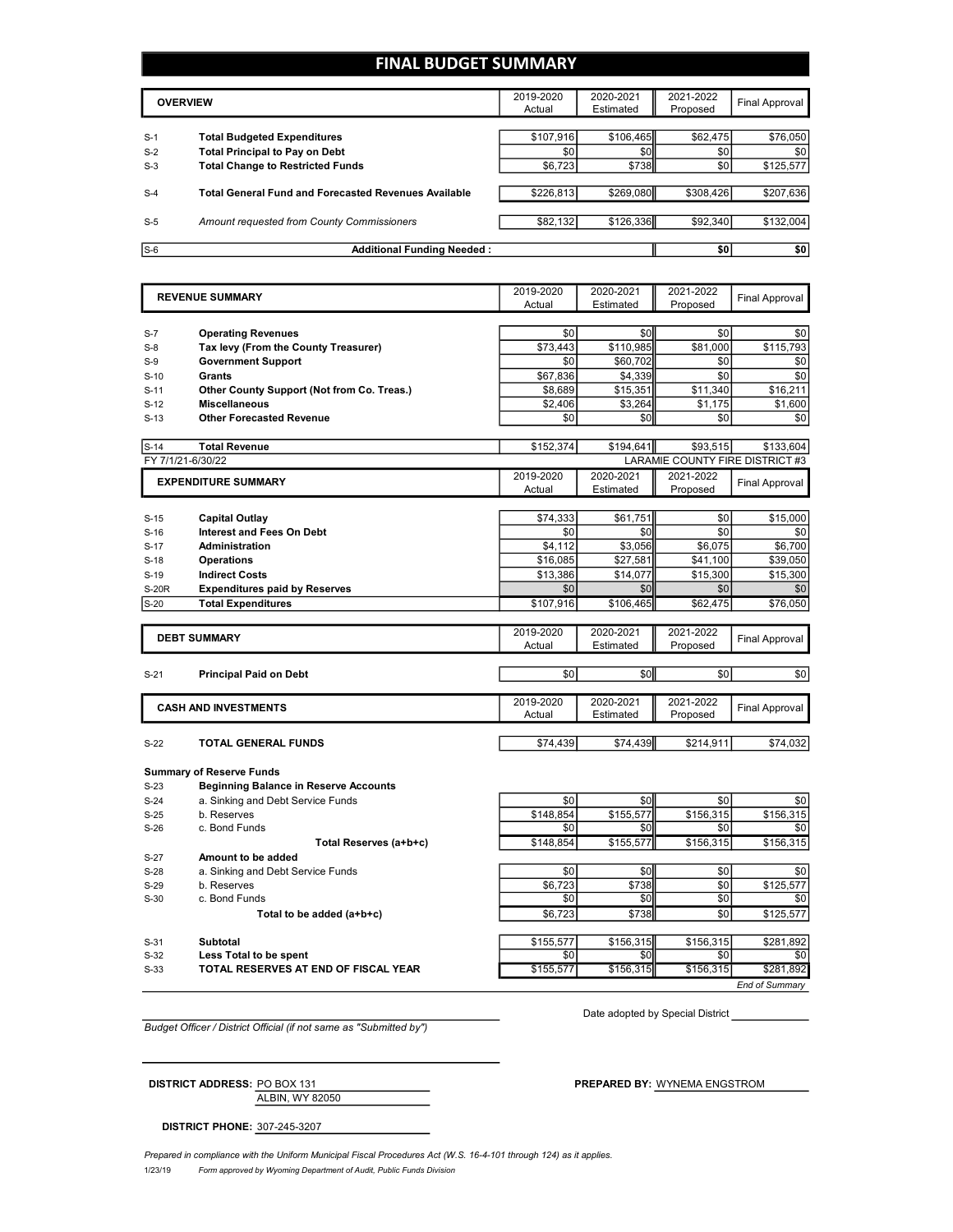# **Final Budget**

|                      | LARAMIE COUNTY FIRE DISTRICT #3                                                      |                                 |                     |                        | <b>FYE</b>            | 6/30/2022             |
|----------------------|--------------------------------------------------------------------------------------|---------------------------------|---------------------|------------------------|-----------------------|-----------------------|
|                      | <b>NAME OF DISTRICT/BOARD</b>                                                        |                                 |                     |                        |                       |                       |
|                      | PROPERTY TAXES AND ASSESSMENTS                                                       |                                 |                     |                        |                       |                       |
|                      |                                                                                      |                                 |                     |                        |                       |                       |
|                      |                                                                                      | <b>DOA Chart</b><br>of Accounts | 2019-2020<br>Actual | 2020-2021<br>Estimated | 2021-2022<br>Proposed | <b>Final Approval</b> |
| $R-1$                | <b>Property Taxes and Assessments Received</b>                                       | 4001                            |                     |                        |                       |                       |
| $R - 1.1$<br>$R-1.2$ | Tax Levy (From the County Treasurer)<br>Other County Support (see note on the right) | 4005                            | \$73,443<br>\$8,689 | \$110,985<br>\$15,351  | \$81,000<br>\$11,340  | \$115,793<br>\$16,211 |
|                      |                                                                                      |                                 |                     |                        |                       |                       |
|                      | <b>FORECASTED REVENUE</b>                                                            |                                 |                     |                        |                       |                       |
|                      |                                                                                      |                                 |                     |                        |                       |                       |
|                      |                                                                                      | <b>DOA Chart</b><br>of Accounts | 2019-2020<br>Actual | 2020-2021<br>Estimated | 2021-2022<br>Proposed | <b>Final Approval</b> |
| $R-2$                | <b>Revenues from Other Governments</b>                                               |                                 |                     |                        |                       |                       |
| $R-2.1$              | State Aid                                                                            | 4211                            |                     |                        |                       |                       |
| $R-2.2$              | Additional County Aid (non-treasurer)                                                | 4237                            |                     |                        |                       |                       |
|                      | R-2.3 City (or Town) Aid                                                             | 4237                            |                     |                        |                       |                       |
| $R - 2.4$            | Other (Specify)                                                                      | 4237                            |                     | \$60,702               | \$0                   |                       |
| $R-2.5$              | <b>Total Government Support</b>                                                      |                                 | \$0                 | \$60,702               | \$0                   | \$0                   |
| $R-3$                | <b>Operating Revenues</b>                                                            |                                 |                     |                        |                       |                       |
| $R - 3.1$            | <b>Customer Charges</b>                                                              | 4300<br>4300                    |                     |                        |                       |                       |
| $R-3.2$              | Sales of Goods or Services<br>R-3.3 Other Assessments                                | 4503                            |                     |                        |                       |                       |
| $R-3.4$              | <b>Total Operating Revenues</b>                                                      |                                 | \$0                 | \$0                    | \$0                   | \$0                   |
| $R-4$                | <b>Grants</b>                                                                        |                                 |                     |                        |                       |                       |
| $R-4.1$              | <b>Direct Federal Grants</b>                                                         | 4201                            |                     |                        |                       |                       |
|                      | R-4.2 Federal Grants thru State Agencies                                             | 4201                            |                     |                        |                       |                       |
|                      | R-4.3 Grants from State Agencies                                                     | 4211                            | \$67,836            | \$4,339                |                       |                       |
| $R-4.4$              | <b>Total Grants</b>                                                                  |                                 | \$67,836            | \$4,339                | \$0                   | \$0                   |
| $R-5$                | <b>Miscellaneous Revenue</b>                                                         |                                 |                     |                        |                       |                       |
| $R-5.1$              | Interest                                                                             | 4501                            | \$856               | \$594                  | \$350                 | \$550                 |
| $R-5.2$              | Other: Specify                                                                       | 4500                            |                     |                        |                       |                       |
| $R-5.3$              | Other: See Additional                                                                |                                 | \$1,550             | \$2,670                | \$825                 | \$1,050               |
| $R-5.4$              | <b>Total Miscellaneous</b>                                                           |                                 | \$2,406             | \$3.264                | \$1,175               | \$1,600               |
| $R-5.5$              | <b>Total Forecasted Revenue</b>                                                      |                                 | \$70,242            | \$68,305               | \$1,175               | \$1,600               |
| $R-6$                | <b>Other Forecasted Revenue</b>                                                      |                                 |                     |                        |                       |                       |
| $R-6.1$              | a. Other past due as estimated by Co. Treas.                                         | 4004                            |                     |                        |                       |                       |
| $R-6.2$              | b. Other forecasted revenue (specify):                                               |                                 |                     |                        |                       |                       |
| $R-6.3$              |                                                                                      | 4500                            |                     |                        |                       |                       |
| $R-6.4$              |                                                                                      | 4500                            |                     |                        |                       |                       |
| $R-6.5$              |                                                                                      |                                 |                     |                        |                       |                       |
| $R-6.6$              | Total Other Forecasted Revenue (a+b)                                                 |                                 | \$0                 | \$0                    | \$0                   | \$0                   |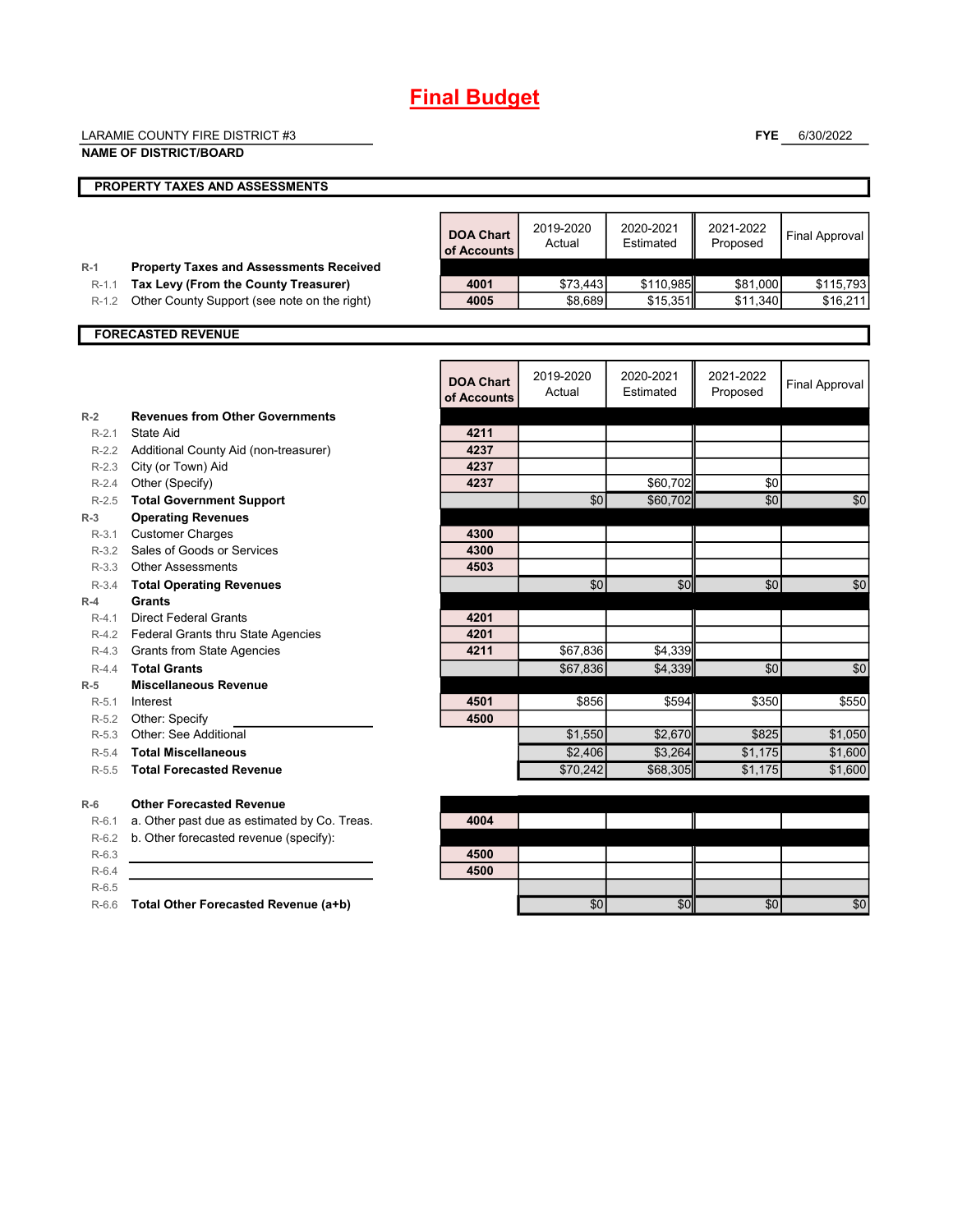## **Final Budget**

#### **NAME OF DISTRICT/BOARD**

#### **CAPITAL OUTLAY BUDGET**

|           |                             | vi rwyvu |
|-----------|-----------------------------|----------|
| E-1       | <b>Capital Outlay</b>       |          |
| $E - 1.1$ | <b>Real Property</b>        | 6201     |
| $E - 1.2$ | Vehicles                    | 6210     |
| $E - 1.3$ | <b>Office Equipment</b>     | 6211     |
| $E - 1.4$ | Other (Specify)             |          |
| $E-1.5$   |                             | 6200     |
| $E-1.6$   |                             | 6200     |
| $E - 1.7$ |                             |          |
| $E - 1.8$ | <b>TOTAL CAPITAL OUTLAY</b> |          |
|           |                             |          |

|         |                             | <b>DOA Chart</b><br>of Accounts | 2019-2020<br>Actual | 2020-2021<br>Estimated | 2021-2022<br>Proposed | Final Approval |
|---------|-----------------------------|---------------------------------|---------------------|------------------------|-----------------------|----------------|
|         | <b>Capital Outlay</b>       |                                 |                     |                        |                       |                |
| $E-1.1$ | <b>Real Property</b>        | 6201                            | \$74,333            | \$60,523               | \$0                   |                |
| $E-1.2$ | Vehicles                    | 6210                            |                     |                        |                       |                |
| $E-1.3$ | Office Equipment            | 6211                            |                     | \$1,229                |                       |                |
| $E-1.4$ | Other (Specify)             |                                 |                     |                        |                       |                |
| $E-1.5$ |                             | 6200                            |                     |                        |                       | \$15,000       |
| $E-1.6$ |                             | 6200                            |                     |                        |                       |                |
| $E-1.7$ |                             |                                 |                     |                        |                       |                |
| $E-1.8$ | <b>TOTAL CAPITAL OUTLAY</b> |                                 | \$74,333            | \$61,751               | \$0                   | \$15,000       |

#### **ADMINISTRATION BUDGET**

|           |                                      | <b>DOA Chart</b><br>of Accounts | 2019-2020<br>Actual | 2020-2021<br>Estimated | 2021-2022<br>Proposed | <b>Final Approval</b> |
|-----------|--------------------------------------|---------------------------------|---------------------|------------------------|-----------------------|-----------------------|
| $E-2$     | <b>Personnel Services</b>            |                                 |                     |                        |                       |                       |
| $E - 2.1$ | Administrator                        | 7002                            |                     |                        |                       |                       |
| $E - 2.2$ | Secretary                            | 7003                            |                     |                        |                       |                       |
| $E - 2.3$ | Clerical                             | 7004                            |                     |                        |                       |                       |
| $E - 2.4$ | Other (Specify)                      |                                 |                     |                        |                       |                       |
| $E - 2.5$ |                                      | 7005                            |                     |                        |                       |                       |
| $E-2.6$   |                                      | 7005                            |                     |                        |                       |                       |
| $E - 2.7$ |                                      |                                 |                     |                        |                       |                       |
| $E-3$     | <b>Board Expenses</b>                |                                 |                     |                        |                       |                       |
| $E - 3.1$ | Travel                               | 7011                            |                     |                        |                       |                       |
| $E - 3.2$ | Mileage                              | 7012                            |                     |                        |                       |                       |
| $E - 3.3$ | Other (Specify)                      |                                 |                     |                        |                       |                       |
| $E - 3.4$ | ANNUAL BOARD MEETING                 | 7013                            | \$1,225             | \$59                   | \$1,225               | \$1,225               |
| $E - 3.5$ |                                      | 7013                            |                     |                        |                       |                       |
| $E - 3.6$ |                                      |                                 |                     |                        |                       |                       |
| $E-4$     | <b>Contractual Services</b>          |                                 |                     |                        |                       |                       |
| $E - 4.1$ | Legal                                | 7021                            | \$515               | \$368                  | \$300                 | \$500                 |
| $E-4.2$   | Accounting/Auditing                  | 7022                            | \$1,430             | \$1,631                | \$3,000               | \$3,000               |
| $E-4.3$   | Other (Specify)                      |                                 |                     |                        |                       |                       |
| $E-4.4$   |                                      | 7023                            |                     |                        |                       |                       |
| $E-4.5$   | <b>ELECTION JUDGES</b>               | 7023                            | \$0                 | \$200                  | \$75                  | \$75                  |
| $E-4.6$   | see additional details               |                                 | \$485               | \$110                  | \$675                 | \$1,100               |
| $E-5$     | <b>Other Administrative Expenses</b> |                                 |                     |                        |                       |                       |
| $E - 5.1$ | Office Supplies                      | 7031                            | \$44                | \$408                  | \$500                 | \$500                 |
| $E-5.2$   | Office equipment, rent & repair      | 7032                            |                     |                        |                       |                       |
| $E-5.3$   | Education                            | 7033                            |                     |                        |                       |                       |
| $E - 5.4$ | Registrations                        | 7034                            |                     |                        |                       |                       |
| $E - 5.5$ | Other (Specify)                      |                                 |                     |                        |                       |                       |
| $E - 5.6$ | <b>OTHER</b>                         | 7035                            | \$413               | \$280                  | \$300                 | \$300                 |
| $E - 5.7$ |                                      | 7035                            |                     |                        |                       |                       |
| $E - 5.8$ |                                      |                                 |                     |                        |                       |                       |
| $E-6$     | <b>TOTAL ADMINISTRATION</b>          |                                 | \$4,112             | \$3,056                | \$6,075               | \$6,700               |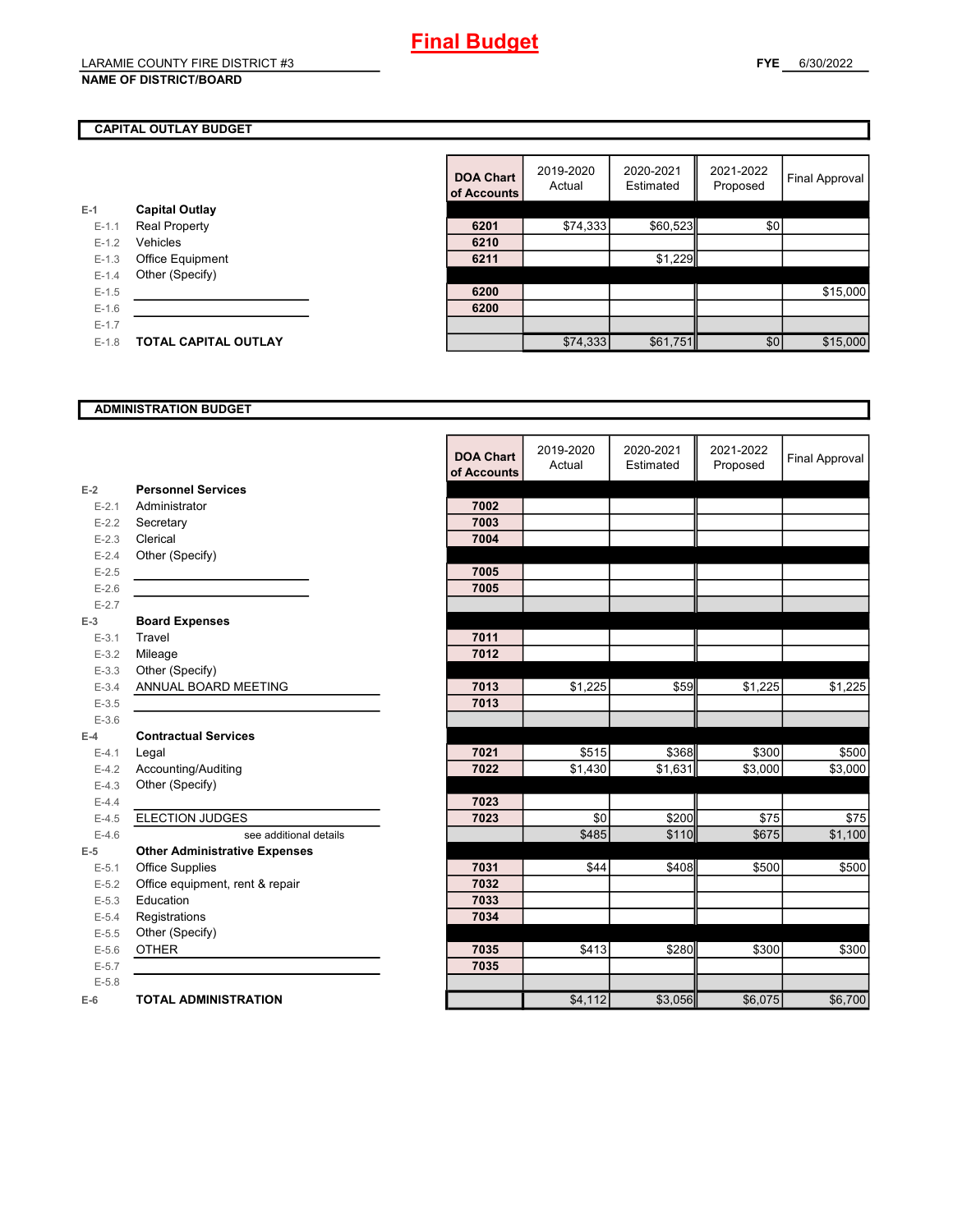#### **OPERATIONS BUDGET**

| 2020-2021<br>2019-2020<br>2021-2022<br><b>DOA Chart</b><br>Actual<br>Estimated<br>Proposed<br>of Accounts<br><b>Personnel Services</b><br>$E-7$<br>Wages--Operations<br>7202<br>$E - 7.1$<br>Service Contracts<br>7203<br>$E - 7.2$<br>Other (Specify)<br>$E - 7.3$<br>7204<br>$E - 7.4$<br>$E - 7.5$<br>7204<br>$E - 7.6$<br><b>Travel</b><br>$E-8$<br>\$0<br>\$0<br>\$500<br>7211<br>$E-8.1$<br>Mileage<br>Other (Specify)<br>$E - 8.2$<br>\$0<br><b>LODGING</b><br>7212<br>\$0<br>\$500<br>$E-8.3$<br>7212<br>$E-8.4$<br>$E-8.5$<br><b>Operating supplies (List)</b><br>$E-9$<br>REPAIRS/MAINTENANCE<br>\$480<br>\$2,500<br>7220<br>\$1,141<br>$E-9.1$<br><b>SUPPLIES</b><br>7220<br>\$2,291<br>\$2,239<br>\$5,000<br>$E-9.2$<br>GAS/OIL<br>7220<br>\$246<br>\$324<br>\$850<br>$E-9.3$<br>\$300<br><b>OTHER</b><br>7220<br>\$409<br>\$900<br>$E-9.4$<br>\$220<br>\$2,050<br>\$68<br>$E-9.5$<br>see additional details<br><b>Program Services (List)</b><br>$E-10$<br><b>TRAINING</b><br>\$2,500<br>7230<br>\$0<br>\$4,504<br>$E-10.1$<br><b>REGISTRATIONS</b><br>7230<br>\$0<br>\$0<br>\$200<br>$E-10.2$<br>\$0<br>OPERATING RENT<br>7230<br>\$100<br>\$100<br>$E-10.3$<br><b>TRUCK MAINTENANCE</b><br>7230<br>\$721<br>\$6,747<br>\$10,000<br>$E-10.4$<br>\$100<br>$E-10.5$<br>see additional details<br>$E-11$<br><b>Contractual Arrangements (List)</b><br>\$1,713<br><b>DISPATCHER</b><br>\$1,924<br>\$2,000<br>$E-11.1$<br>7400<br>7400<br>$E-11.2$<br>7400<br>$E-11.3$<br>$E-11.4$<br>7400<br>$E-11.5$<br>$E-12$<br><b>Other operations (Specify)</b><br>\$7,968<br>\$10,156<br><b>BUILDING UTILITIES</b><br>7450<br>\$10,000<br>\$10,250<br>$E-12.1$<br><b>BUILDING REPAIRS</b><br>7450<br>\$1,428<br>\$0<br>\$3,000<br>$E-12.2$<br>\$87<br><b>OTHER</b><br>7450<br>\$0<br>\$1,500<br>$E-12.3$<br>7450<br>$E-12.4$<br>$E-12.5$<br>\$16,085<br>\$27,581<br>\$41,100<br><b>TOTAL OPERATIONS</b><br>$E-13$ |  |  |  |                       |
|-------------------------------------------------------------------------------------------------------------------------------------------------------------------------------------------------------------------------------------------------------------------------------------------------------------------------------------------------------------------------------------------------------------------------------------------------------------------------------------------------------------------------------------------------------------------------------------------------------------------------------------------------------------------------------------------------------------------------------------------------------------------------------------------------------------------------------------------------------------------------------------------------------------------------------------------------------------------------------------------------------------------------------------------------------------------------------------------------------------------------------------------------------------------------------------------------------------------------------------------------------------------------------------------------------------------------------------------------------------------------------------------------------------------------------------------------------------------------------------------------------------------------------------------------------------------------------------------------------------------------------------------------------------------------------------------------------------------------------------------------------------------------------------------------------------------------------------------------------------------------------------------------------------------|--|--|--|-----------------------|
|                                                                                                                                                                                                                                                                                                                                                                                                                                                                                                                                                                                                                                                                                                                                                                                                                                                                                                                                                                                                                                                                                                                                                                                                                                                                                                                                                                                                                                                                                                                                                                                                                                                                                                                                                                                                                                                                                                                   |  |  |  | <b>Final Approval</b> |
|                                                                                                                                                                                                                                                                                                                                                                                                                                                                                                                                                                                                                                                                                                                                                                                                                                                                                                                                                                                                                                                                                                                                                                                                                                                                                                                                                                                                                                                                                                                                                                                                                                                                                                                                                                                                                                                                                                                   |  |  |  |                       |
|                                                                                                                                                                                                                                                                                                                                                                                                                                                                                                                                                                                                                                                                                                                                                                                                                                                                                                                                                                                                                                                                                                                                                                                                                                                                                                                                                                                                                                                                                                                                                                                                                                                                                                                                                                                                                                                                                                                   |  |  |  |                       |
|                                                                                                                                                                                                                                                                                                                                                                                                                                                                                                                                                                                                                                                                                                                                                                                                                                                                                                                                                                                                                                                                                                                                                                                                                                                                                                                                                                                                                                                                                                                                                                                                                                                                                                                                                                                                                                                                                                                   |  |  |  |                       |
|                                                                                                                                                                                                                                                                                                                                                                                                                                                                                                                                                                                                                                                                                                                                                                                                                                                                                                                                                                                                                                                                                                                                                                                                                                                                                                                                                                                                                                                                                                                                                                                                                                                                                                                                                                                                                                                                                                                   |  |  |  |                       |
|                                                                                                                                                                                                                                                                                                                                                                                                                                                                                                                                                                                                                                                                                                                                                                                                                                                                                                                                                                                                                                                                                                                                                                                                                                                                                                                                                                                                                                                                                                                                                                                                                                                                                                                                                                                                                                                                                                                   |  |  |  |                       |
|                                                                                                                                                                                                                                                                                                                                                                                                                                                                                                                                                                                                                                                                                                                                                                                                                                                                                                                                                                                                                                                                                                                                                                                                                                                                                                                                                                                                                                                                                                                                                                                                                                                                                                                                                                                                                                                                                                                   |  |  |  |                       |
|                                                                                                                                                                                                                                                                                                                                                                                                                                                                                                                                                                                                                                                                                                                                                                                                                                                                                                                                                                                                                                                                                                                                                                                                                                                                                                                                                                                                                                                                                                                                                                                                                                                                                                                                                                                                                                                                                                                   |  |  |  |                       |
|                                                                                                                                                                                                                                                                                                                                                                                                                                                                                                                                                                                                                                                                                                                                                                                                                                                                                                                                                                                                                                                                                                                                                                                                                                                                                                                                                                                                                                                                                                                                                                                                                                                                                                                                                                                                                                                                                                                   |  |  |  |                       |
|                                                                                                                                                                                                                                                                                                                                                                                                                                                                                                                                                                                                                                                                                                                                                                                                                                                                                                                                                                                                                                                                                                                                                                                                                                                                                                                                                                                                                                                                                                                                                                                                                                                                                                                                                                                                                                                                                                                   |  |  |  | \$500                 |
|                                                                                                                                                                                                                                                                                                                                                                                                                                                                                                                                                                                                                                                                                                                                                                                                                                                                                                                                                                                                                                                                                                                                                                                                                                                                                                                                                                                                                                                                                                                                                                                                                                                                                                                                                                                                                                                                                                                   |  |  |  |                       |
|                                                                                                                                                                                                                                                                                                                                                                                                                                                                                                                                                                                                                                                                                                                                                                                                                                                                                                                                                                                                                                                                                                                                                                                                                                                                                                                                                                                                                                                                                                                                                                                                                                                                                                                                                                                                                                                                                                                   |  |  |  | \$500                 |
|                                                                                                                                                                                                                                                                                                                                                                                                                                                                                                                                                                                                                                                                                                                                                                                                                                                                                                                                                                                                                                                                                                                                                                                                                                                                                                                                                                                                                                                                                                                                                                                                                                                                                                                                                                                                                                                                                                                   |  |  |  |                       |
|                                                                                                                                                                                                                                                                                                                                                                                                                                                                                                                                                                                                                                                                                                                                                                                                                                                                                                                                                                                                                                                                                                                                                                                                                                                                                                                                                                                                                                                                                                                                                                                                                                                                                                                                                                                                                                                                                                                   |  |  |  |                       |
|                                                                                                                                                                                                                                                                                                                                                                                                                                                                                                                                                                                                                                                                                                                                                                                                                                                                                                                                                                                                                                                                                                                                                                                                                                                                                                                                                                                                                                                                                                                                                                                                                                                                                                                                                                                                                                                                                                                   |  |  |  |                       |
|                                                                                                                                                                                                                                                                                                                                                                                                                                                                                                                                                                                                                                                                                                                                                                                                                                                                                                                                                                                                                                                                                                                                                                                                                                                                                                                                                                                                                                                                                                                                                                                                                                                                                                                                                                                                                                                                                                                   |  |  |  | \$2,500               |
|                                                                                                                                                                                                                                                                                                                                                                                                                                                                                                                                                                                                                                                                                                                                                                                                                                                                                                                                                                                                                                                                                                                                                                                                                                                                                                                                                                                                                                                                                                                                                                                                                                                                                                                                                                                                                                                                                                                   |  |  |  | \$2,500               |
|                                                                                                                                                                                                                                                                                                                                                                                                                                                                                                                                                                                                                                                                                                                                                                                                                                                                                                                                                                                                                                                                                                                                                                                                                                                                                                                                                                                                                                                                                                                                                                                                                                                                                                                                                                                                                                                                                                                   |  |  |  | \$850                 |
|                                                                                                                                                                                                                                                                                                                                                                                                                                                                                                                                                                                                                                                                                                                                                                                                                                                                                                                                                                                                                                                                                                                                                                                                                                                                                                                                                                                                                                                                                                                                                                                                                                                                                                                                                                                                                                                                                                                   |  |  |  | \$500                 |
|                                                                                                                                                                                                                                                                                                                                                                                                                                                                                                                                                                                                                                                                                                                                                                                                                                                                                                                                                                                                                                                                                                                                                                                                                                                                                                                                                                                                                                                                                                                                                                                                                                                                                                                                                                                                                                                                                                                   |  |  |  | \$2,050               |
|                                                                                                                                                                                                                                                                                                                                                                                                                                                                                                                                                                                                                                                                                                                                                                                                                                                                                                                                                                                                                                                                                                                                                                                                                                                                                                                                                                                                                                                                                                                                                                                                                                                                                                                                                                                                                                                                                                                   |  |  |  |                       |
|                                                                                                                                                                                                                                                                                                                                                                                                                                                                                                                                                                                                                                                                                                                                                                                                                                                                                                                                                                                                                                                                                                                                                                                                                                                                                                                                                                                                                                                                                                                                                                                                                                                                                                                                                                                                                                                                                                                   |  |  |  | \$2,500               |
|                                                                                                                                                                                                                                                                                                                                                                                                                                                                                                                                                                                                                                                                                                                                                                                                                                                                                                                                                                                                                                                                                                                                                                                                                                                                                                                                                                                                                                                                                                                                                                                                                                                                                                                                                                                                                                                                                                                   |  |  |  | \$200                 |
|                                                                                                                                                                                                                                                                                                                                                                                                                                                                                                                                                                                                                                                                                                                                                                                                                                                                                                                                                                                                                                                                                                                                                                                                                                                                                                                                                                                                                                                                                                                                                                                                                                                                                                                                                                                                                                                                                                                   |  |  |  | \$100                 |
|                                                                                                                                                                                                                                                                                                                                                                                                                                                                                                                                                                                                                                                                                                                                                                                                                                                                                                                                                                                                                                                                                                                                                                                                                                                                                                                                                                                                                                                                                                                                                                                                                                                                                                                                                                                                                                                                                                                   |  |  |  | \$10,000              |
|                                                                                                                                                                                                                                                                                                                                                                                                                                                                                                                                                                                                                                                                                                                                                                                                                                                                                                                                                                                                                                                                                                                                                                                                                                                                                                                                                                                                                                                                                                                                                                                                                                                                                                                                                                                                                                                                                                                   |  |  |  | \$100                 |
|                                                                                                                                                                                                                                                                                                                                                                                                                                                                                                                                                                                                                                                                                                                                                                                                                                                                                                                                                                                                                                                                                                                                                                                                                                                                                                                                                                                                                                                                                                                                                                                                                                                                                                                                                                                                                                                                                                                   |  |  |  |                       |
|                                                                                                                                                                                                                                                                                                                                                                                                                                                                                                                                                                                                                                                                                                                                                                                                                                                                                                                                                                                                                                                                                                                                                                                                                                                                                                                                                                                                                                                                                                                                                                                                                                                                                                                                                                                                                                                                                                                   |  |  |  | \$2,000               |
|                                                                                                                                                                                                                                                                                                                                                                                                                                                                                                                                                                                                                                                                                                                                                                                                                                                                                                                                                                                                                                                                                                                                                                                                                                                                                                                                                                                                                                                                                                                                                                                                                                                                                                                                                                                                                                                                                                                   |  |  |  |                       |
|                                                                                                                                                                                                                                                                                                                                                                                                                                                                                                                                                                                                                                                                                                                                                                                                                                                                                                                                                                                                                                                                                                                                                                                                                                                                                                                                                                                                                                                                                                                                                                                                                                                                                                                                                                                                                                                                                                                   |  |  |  |                       |
|                                                                                                                                                                                                                                                                                                                                                                                                                                                                                                                                                                                                                                                                                                                                                                                                                                                                                                                                                                                                                                                                                                                                                                                                                                                                                                                                                                                                                                                                                                                                                                                                                                                                                                                                                                                                                                                                                                                   |  |  |  |                       |
|                                                                                                                                                                                                                                                                                                                                                                                                                                                                                                                                                                                                                                                                                                                                                                                                                                                                                                                                                                                                                                                                                                                                                                                                                                                                                                                                                                                                                                                                                                                                                                                                                                                                                                                                                                                                                                                                                                                   |  |  |  |                       |
|                                                                                                                                                                                                                                                                                                                                                                                                                                                                                                                                                                                                                                                                                                                                                                                                                                                                                                                                                                                                                                                                                                                                                                                                                                                                                                                                                                                                                                                                                                                                                                                                                                                                                                                                                                                                                                                                                                                   |  |  |  |                       |
|                                                                                                                                                                                                                                                                                                                                                                                                                                                                                                                                                                                                                                                                                                                                                                                                                                                                                                                                                                                                                                                                                                                                                                                                                                                                                                                                                                                                                                                                                                                                                                                                                                                                                                                                                                                                                                                                                                                   |  |  |  |                       |
|                                                                                                                                                                                                                                                                                                                                                                                                                                                                                                                                                                                                                                                                                                                                                                                                                                                                                                                                                                                                                                                                                                                                                                                                                                                                                                                                                                                                                                                                                                                                                                                                                                                                                                                                                                                                                                                                                                                   |  |  |  | \$3,000               |
|                                                                                                                                                                                                                                                                                                                                                                                                                                                                                                                                                                                                                                                                                                                                                                                                                                                                                                                                                                                                                                                                                                                                                                                                                                                                                                                                                                                                                                                                                                                                                                                                                                                                                                                                                                                                                                                                                                                   |  |  |  | \$1,500               |
|                                                                                                                                                                                                                                                                                                                                                                                                                                                                                                                                                                                                                                                                                                                                                                                                                                                                                                                                                                                                                                                                                                                                                                                                                                                                                                                                                                                                                                                                                                                                                                                                                                                                                                                                                                                                                                                                                                                   |  |  |  |                       |
|                                                                                                                                                                                                                                                                                                                                                                                                                                                                                                                                                                                                                                                                                                                                                                                                                                                                                                                                                                                                                                                                                                                                                                                                                                                                                                                                                                                                                                                                                                                                                                                                                                                                                                                                                                                                                                                                                                                   |  |  |  |                       |
|                                                                                                                                                                                                                                                                                                                                                                                                                                                                                                                                                                                                                                                                                                                                                                                                                                                                                                                                                                                                                                                                                                                                                                                                                                                                                                                                                                                                                                                                                                                                                                                                                                                                                                                                                                                                                                                                                                                   |  |  |  | \$39,050              |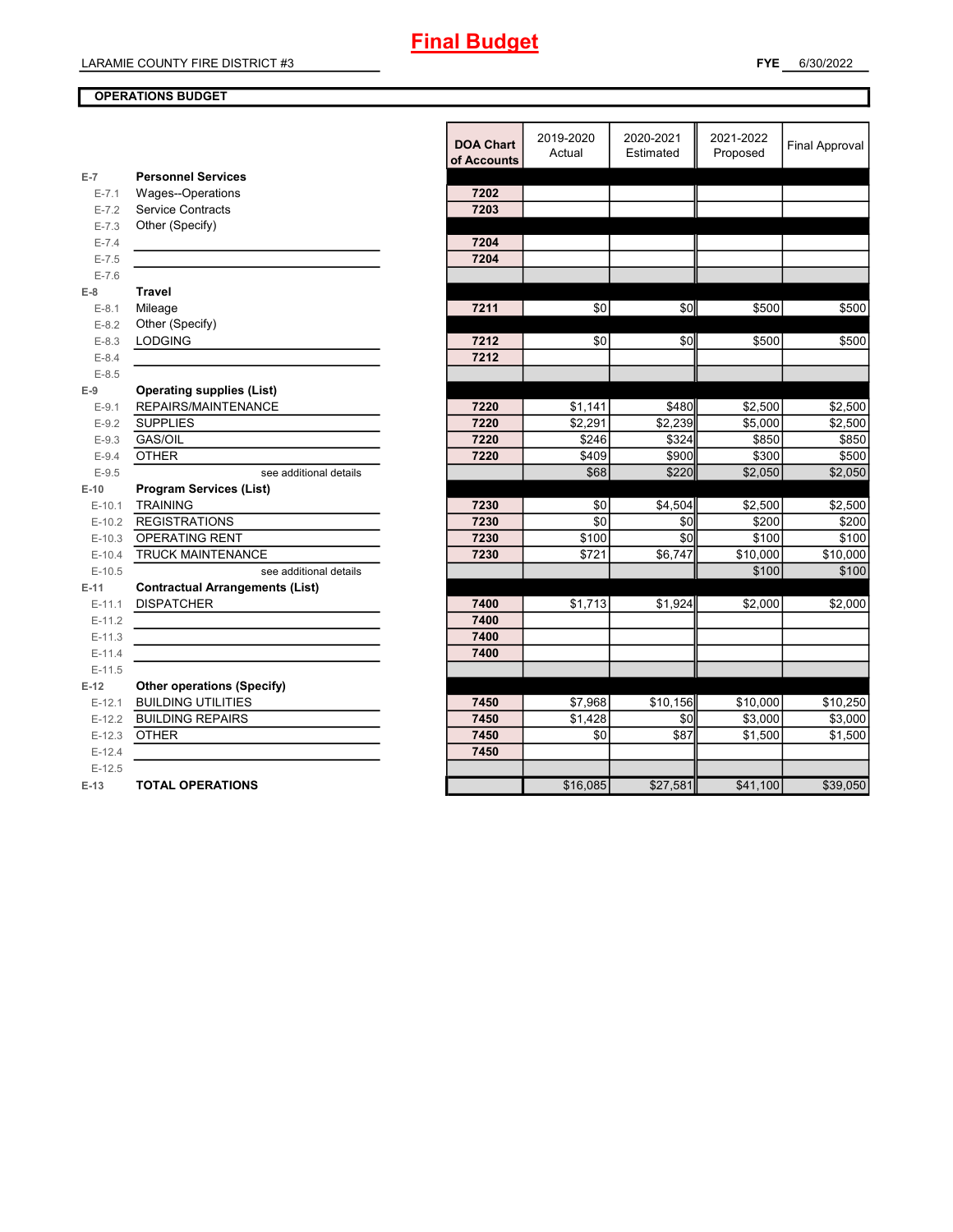#### **INDIRECT COSTS BUDGET**

|          |                              | <b>DOA Chart</b><br>of Accounts | 2019-2020<br>Actual | 2020-2021<br>Estimated | 2021-2022<br>Proposed | <b>Final Approval</b> |
|----------|------------------------------|---------------------------------|---------------------|------------------------|-----------------------|-----------------------|
| $E-14$   | Insurance                    |                                 |                     |                        |                       |                       |
| $E-14.1$ | Liability                    | 7502                            | \$8,593             | \$8,577                | \$8,600               | \$8,600               |
| $E-14.2$ | Buildings and vehicles       | 7503                            |                     |                        |                       |                       |
| $E-14.3$ | Equipment                    | 7504                            |                     |                        |                       |                       |
| $E-14.4$ | Other (Specify)              |                                 |                     |                        |                       |                       |
| $E-14.5$ | <b>SURETY BOND</b>           | 7505                            | \$100               | \$100                  | \$100                 | \$100                 |
| $E-14.6$ |                              | 7505                            |                     |                        |                       |                       |
| $E-14.7$ |                              |                                 |                     |                        |                       |                       |
| $E-15$   | Indirect payroll costs:      |                                 |                     |                        |                       |                       |
| $E-15.1$ | FICA (Social Security) taxes | 7511                            |                     |                        |                       |                       |
| $E-15.2$ | <b>Workers Compensation</b>  | 7512                            | \$2,563             | \$1,811                | \$3,000               | \$3,000               |
| $E-15.3$ | <b>Unemployment Taxes</b>    | 7513                            |                     |                        |                       |                       |
| $E-15.4$ | Retirement                   | 7514                            | \$2,130             | \$3,589                | \$3,600               | \$3,600               |
| $E-15.5$ | <b>Health Insurance</b>      | 7515                            |                     |                        |                       |                       |
| $E-15.6$ | Other (Specify)              |                                 |                     |                        |                       |                       |
| $E-15.7$ |                              | 7516                            |                     |                        |                       |                       |
| $E-15.8$ |                              | 7516                            |                     |                        |                       |                       |
| $E-15.9$ |                              |                                 |                     |                        |                       |                       |
|          |                              |                                 |                     |                        |                       |                       |
| $E-17$   | <b>TOTAL INDIRECT COSTS</b>  |                                 | \$13,386            | \$14,077               | \$15,300              | \$15,300              |

### **DEBT SERVICE BUDGET**

| <b>DOA Chart</b><br>of Accounts | 2019-2020<br>Actual | 2020-2021<br>Estimated | 2021-2022<br>Proposed | Final Approval |
|---------------------------------|---------------------|------------------------|-----------------------|----------------|
| 6401                            |                     |                        |                       |                |
| 6410                            |                     |                        |                       |                |
| 6420                            |                     |                        |                       |                |
|                                 | \$0                 |                        | \$0                   | \$0            |

D-1.1 **Principal** 

D-1.2 **Interest** 

D-1.3 **Fees** 

**D-2 TOTAL DEBT SERVICE**